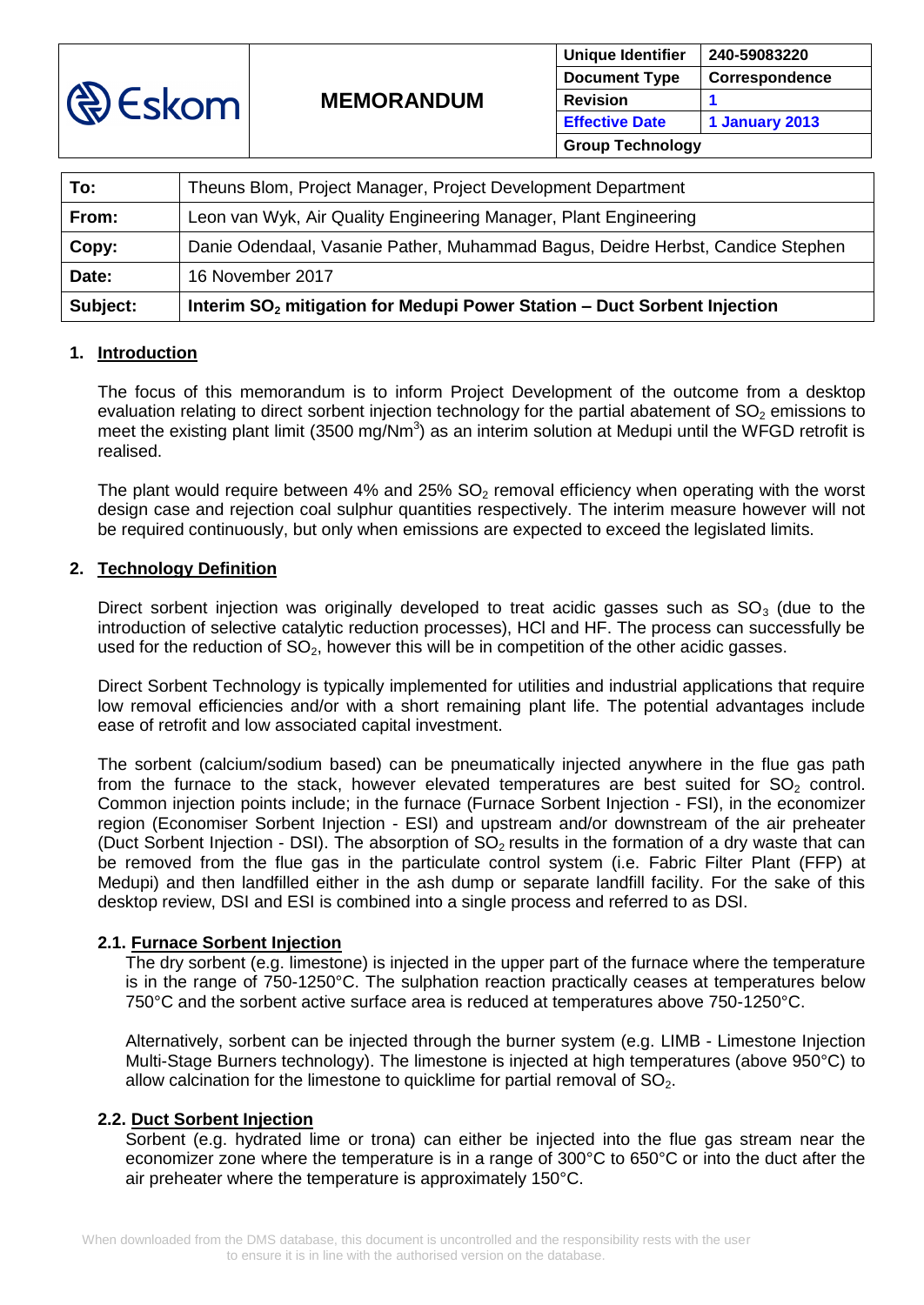Page: 2 of 5

# *3.* **Basic Chemical Reactions and Typical Removal Efficiencies**

*FSI (Sorbent – Limestone CaCO3)*

 $CaCO<sub>3</sub> \rightarrow CaO + CO<sub>2</sub> ... Calculation$  $CaO + SO_2 + \frac{1}{2}O_2 \rightarrow CaSO_4 \dots$  Sulphation

*FSI, DSI (Sorbent – Hydrated Lime Ca(OH)2)*

$$
Ca(OH_2) + SO_2 \rightarrow CaSO_3.\frac{1}{2}H_2O + \frac{1}{2}H_2O
$$

Removal efficiencies of up to 50% and 80% $^1$  can be achieved with FSI and DSI respectively however this is highly dependent on the flue gas properties (i.e. temperature, moisture content and concentration of other competing acid gases) the reagent properties such as specific surface area (SSA), porosity and particle size as well as the configuration of the system including injection location, residence time, reagent mixing, particulate control system.

#### **4. Factors that Impact DSI System Effectiveness**

#### **4.1. Flue Gas Properties (temperature, moisture content and concentration of other competing acidic gases)**

Generally speaking, temperatures over 580°C are required to ensure pure thermal dissociation of calcium hydrate for removal efficiencies higher than 60%. Below 580°C the reaction depends on the amount of moisture in the flue gas since the reaction with  $SO<sub>2</sub>$  takes place in the liquid phase and not the gas phase therefore further conditioning of the flue gas would be required to obtain higher removal efficiencies. Water can be injected onto the hydrated lime prior to injection into the duct as a thin mist to create a hydration layer around the particles. Below 150°C, a significant portion of water would be required to aid the reaction and removal efficiencies of only 20% would be expected even with the additional residence time contributed by the FFP. In this case, better suited technologies such as circulating dry scrubbing technology have been developed.

Furthermore, at low temperatures (around 150°C) hydrated lime has the affinity to react quicker with  $SO_3$ , HF and HCl than with  $SO_2$ . In this case the hydrated lime would react with all the  $SO_3$ , HF and HCI before it reacts with the  $SO<sub>2</sub>$  therefore limiting the possible  $SO<sub>2</sub>$  removal efficiencies and increasing the sorbent requirements.

#### **4.2. Reagent Properties**

1

Theoretically  $SO<sub>2</sub>$  removal efficiencies of between 20% and 30% may be achieved with the use of normal hydrated lime with an excess Ca/S nett stoichiometric ratio (NSR) of between 2 and 4, a specific surface area of 20m<sup>2</sup>/g and a porosity of approximately 0.7 cm<sup>3</sup>/g; assuming the other conditions (i.e. flue gas temperature and moisture content, reagent mixing, residence time) are favourable. The removal efficiency can be increased through the utilisation of an optimised technical hydrated lime sorbent (e.g. SORBACAL) with a specific surface area greater than 40m<sup>2</sup>/g and porosity of  $\sim$ 0.23 cm<sup>3</sup>/g. The production of such technical hydrated lime sorbents involves a very specific and proprietary slaking process which increases the cost of the reagent and is currently not available in South Africa.

DSI with the use of sodium based sorbents (i.e. sodium bicarbonate or sodium sesquicarbonate – TRONA) can achieve high removal efficiencies of up to 80% with similar NSR as hydrated lime however this has been excluded from the evaluation due to the environmental implications

<sup>&</sup>lt;sup>1</sup> This can only be achieved in nearly perfect conditions and with optimal sorbent quality and properties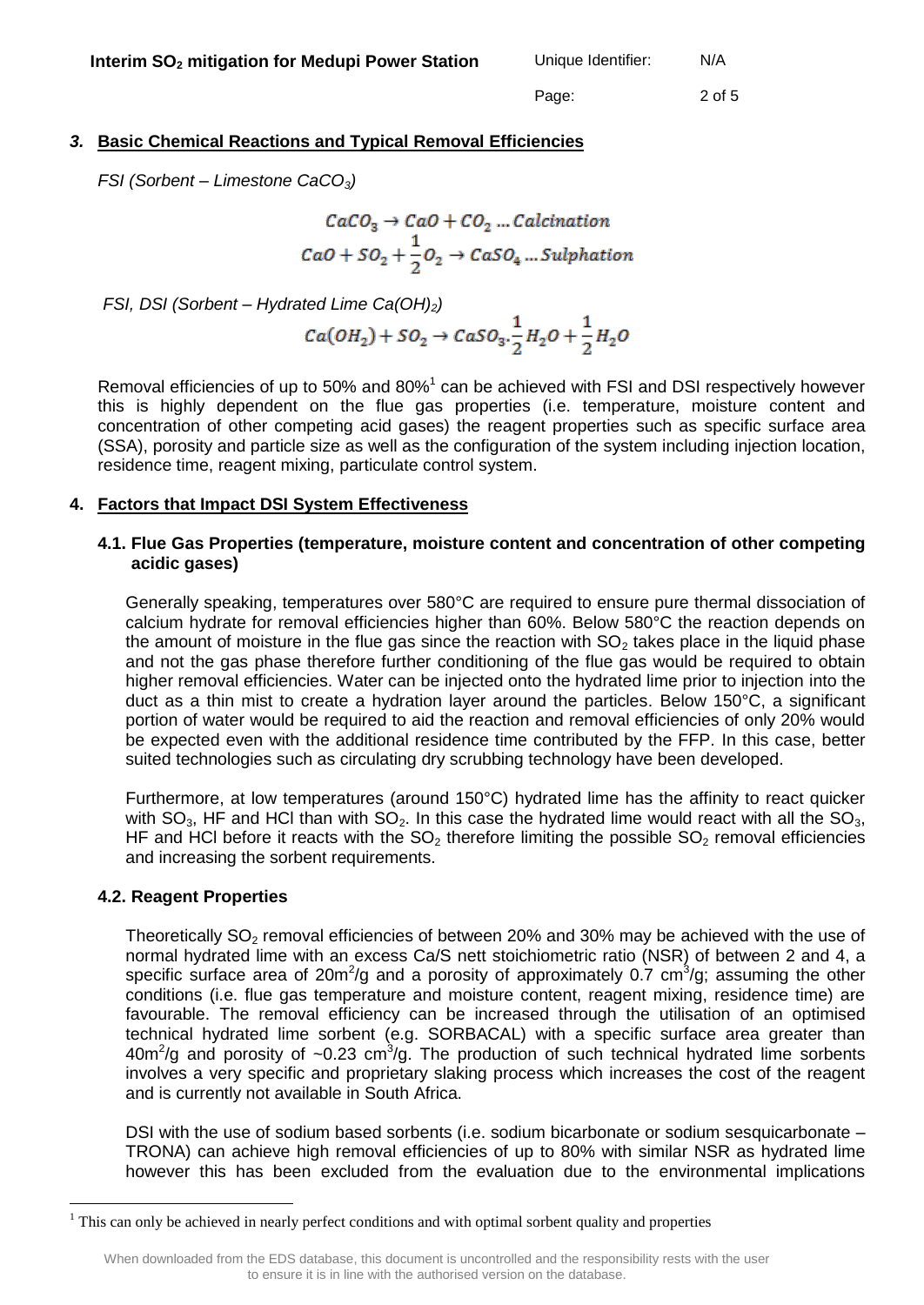Page: 3 of 5

associated with the high leachability of the sodium ions and the cost implications to the ash disposal facilities.

## **4.3. System Configuration**

For DSI technology the  $SO<sub>2</sub>$  removal efficiency can be improved through the following:

- Longer sorbent particle residence time.
- Good distribution of sorbent particles over the cross-section of the duct.
- Further reaction of the unreacted hydrated lime on the bags of the FFP with the remaining  $SO<sub>2</sub>$  in the flue gas.

Multiple injection trains with strategically positioned nozzles based on flow conditions, longer duct length post sorbent injection and the presence of a FFP (as opposed to ESP) are beneficial for the reduction of  $SO<sub>2</sub>$ .

# **5. Practical Implications for Application at Medupi Power Station**

# **5.1. Sorbent Sourcing**

Hydrated lime with maximum specific surface area and porosity that can be achieved with conventional slaking may be acceptable to achieve the low removal efficiency required for Medupi in the interim. Proprietary sorbents sourced internationally may be required if the desired removal efficiency cannot be achieved. The reduction efficiency of South African hydrated lime needs to be evaluated on a pilot basis first to establish the exact characteristics for removal efficiency. The mineralogy of South African limestones is not favourable for the calcination process. Therefore there is uncertainty with respect to the characteristics of the burnt lime and therefore also the hydrated lime and its suitability for the DSI process.

Should normal hydrated lime be acceptable, it would be easier to source burnt lime and hydrate the lime on site in a slaking process. Current knowledge suggests that burnt lime is only available from the Northern Cape area and will therefore have to be delivered to site via truck/rail over extended distances.

Assumptions regarding the sorbent quality and reactivity had to be made to calculate an expected sorbent utilisation amount. These can only be confirmed during a concept design and once pilot testing has taken place. The expected hydrated lime requirement for a 25% reduction is approximately 1000 tons per day per unit if the DSI unit is running on a continuous basis.

## **5.2. Infrastructure Requirements**

In the case of DSI, the following new plant would be required:

- Sorbent trucks and off-loading facilities,
- Burnt lime silo/s for the storage of burnt lime,
- Lime slaker to hydrate the burnt lime,
- Hydrated lime silo/s to store hydrated lime,
- Pneumatic pipelines for transportation of hydrated lime,
- Sorbent injection ports,
- Flue gas conditioning/additional water before hydrated lime injection into the duct, and
- Bulk Materials Handling infrastructure and waste management systems (to be evaluated).

## **5.3. Continuous versus batch-wise operation**

The  $SO<sub>2</sub>$  emissions at Medupi should be within the existing plant emission standards when operating with design coal. Operation of the DSI system would only be required when receiving coal quality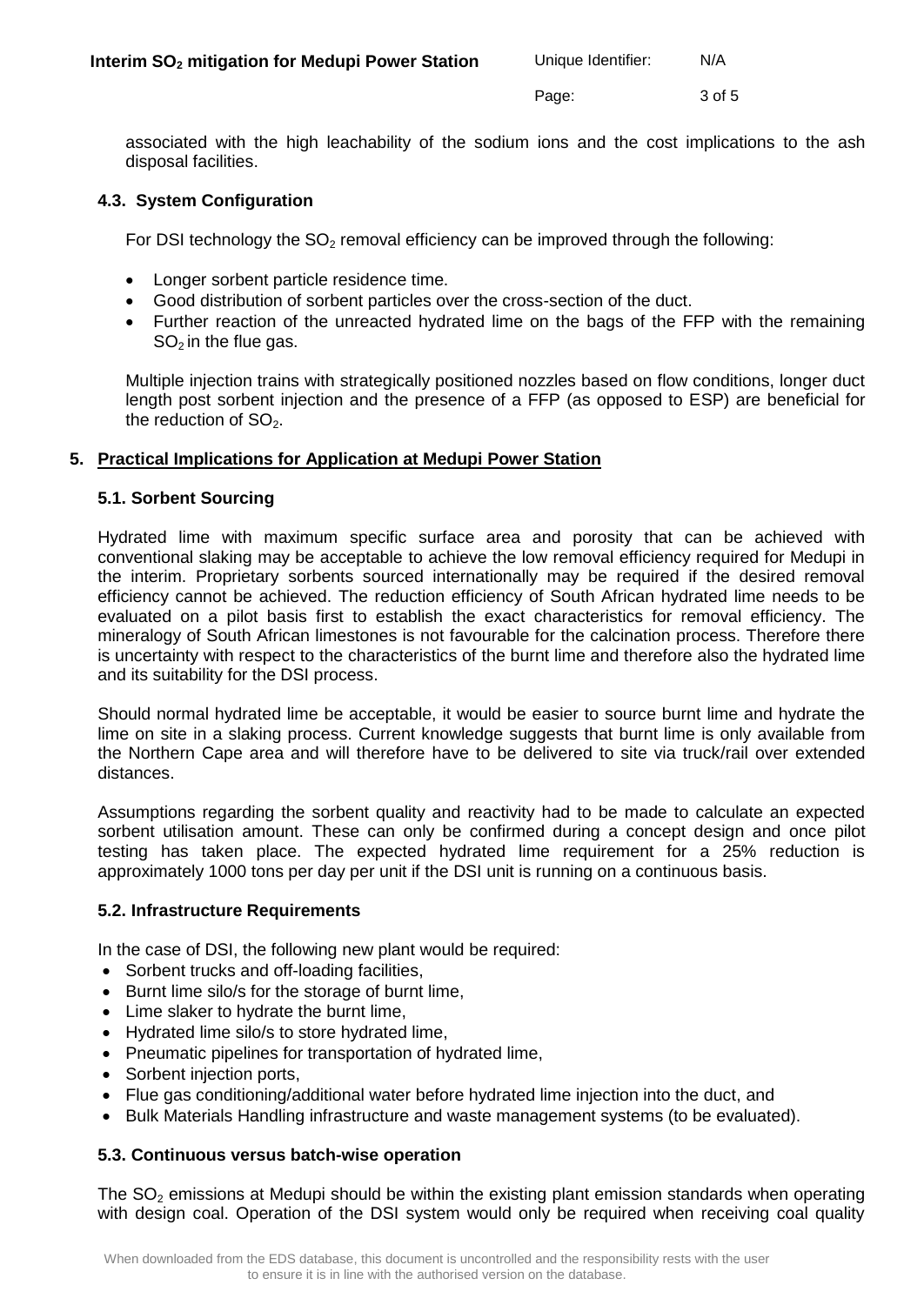| Unique Identifier: | N/A |
|--------------------|-----|
|                    |     |

Page: 4 of 5

between the worst case and rejection point for sulphur. Additional instrumentation should be installed to monitor this in real time to ensure timeous starting of the injection process.

## **5.4. Bulk Materials Handling and Waste Management**

Implementation of any of the DSI variations would increase the solids loading through the FFP and the Dust Handling Plant (DHP). The composition of the fly-ash will also be altered and will include the by-product (CaSO<sub>4</sub> and CaSO<sub>3</sub>.1/2H<sub>2</sub>O) as well as a significant amount of unused sorbent (since it is added in excess). The solid loading to be transported by the DHP will not be able to be transported in the current pneumatic handling systems and have to be increased by approximately 35%. The flow ability of the material is not yet understood and the impact to the conditioning plant, transport to the silos and the impact on the rest of the materials handling value chain up to the current ash dump has not been considered. The pulsing system for Medupi FFP will have to increase over its current capability. These will all need to be evaluated in detail. The current ash dump was designed to cater for fly ash for the first 20 years of the station life. The lifetime will be reduced due to the increase in loading.

## **5.5. Erosion and fouling**

The implementation of FSI will result in a significant increase in entrained solids throughout the boiler due to the NRS required for neutralisation. This is largely negative as it will take place before the convective sections within the boiler. This will increase the fly-ash erosion rate and the slagging propensity may be affected. LIMB technology will result in more alkaline slags, which will significantly increase the slagging ratio of the ash produced and present in the radiant furnace section. The capacity and operability of the milling system would have to be checked based on the properties of the limestone. The Medupi boiler is currently experiencing significantly high erosion rates and therefore FSI would not be preferred. The combustion system at Medupi has not been specifically developed to be able to feed additional limestone through the burners and a thorough technology review needs to be conducted to review its feasibility.

Sorbent injection upstream of the air preheater will probably lead to abrasion, by-product (CaSO<sub>4</sub>, CaSO<sub>3</sub>.1/2H<sub>2</sub>O and unused sorbent) solids deposits and blockage over time. However, neutralisation of  $SO<sub>3</sub>$  may be beneficial to low temperature acid condensation plugging of the air preheater.

For DSI at low temperatures (150°C and below) where further conditioning of the flue gas is required care should be taken to avoid liquid water carryover to the FFP which would cause clogging of the filter bags.

## **5.6. EIA requirements**

The ash dump is currently lined with a Class C liner for the first four years followed by the installation of another Class C liner to cater for the WFGD gypsum by-product for years 5 to 20. The DSI waste (i.e. fly ash and DSI by-products) would require an environmental classification which has not been completed. It is likely that this waste would require a Class A liner. This will require that the 5-20 year liner need to be upgraded (at least a portion) to a Class A liner to suit the DSI application.

The implementation of DSI would require an amendment to the Water Use License due to change in water balance (i.e. raw water users). An environmental impact assessment would also be required based on construction of new plant, processing of chemical sorbents, and change in quantity and quality of the FFP waste stream and the handling and disposal thereof.

The duration of the EIA process is approximately 12-18 months.